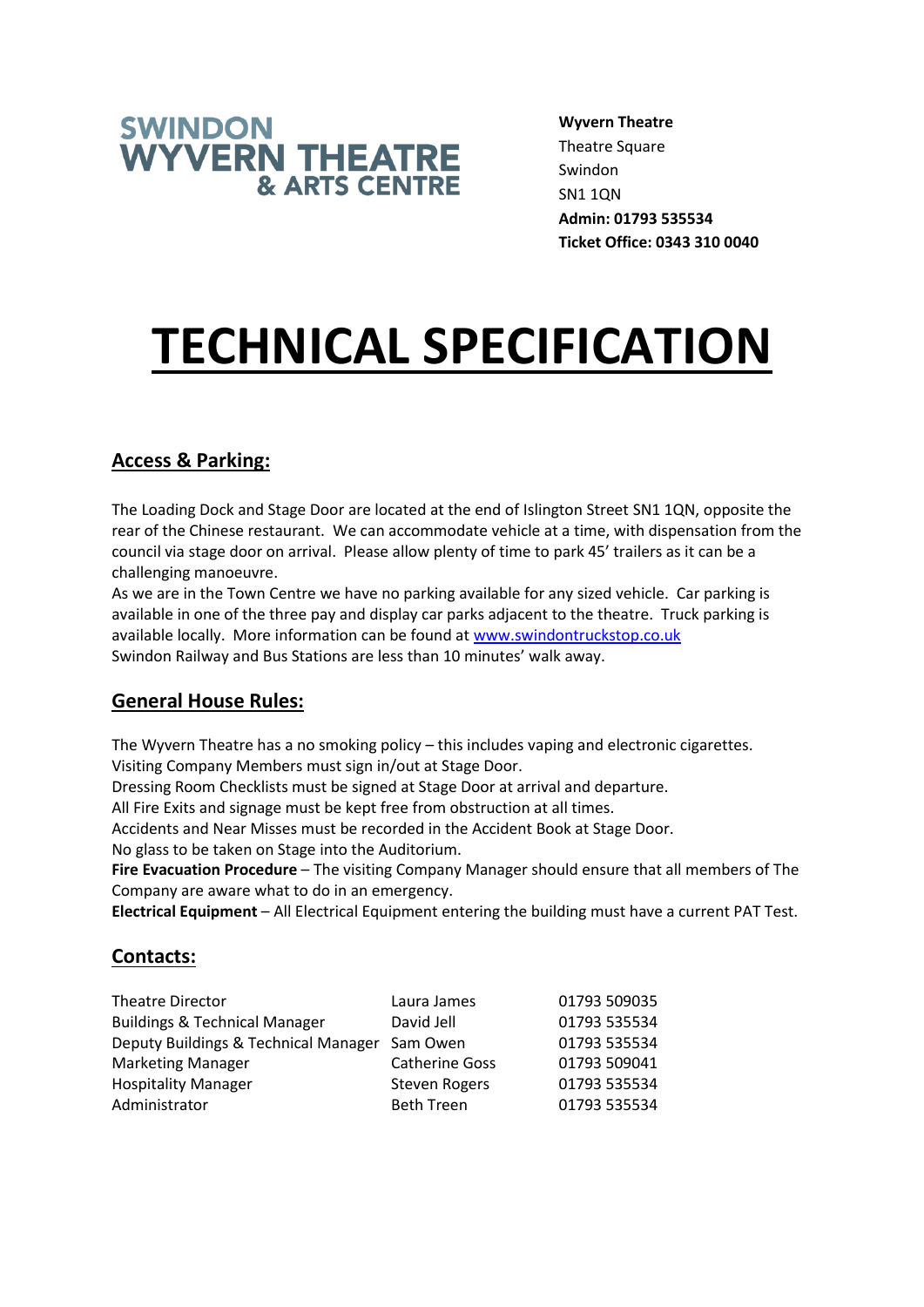## **Backstage Facilities:**

**Stage Door** – On arrival please come to Stage Door where you will need to sign in and out. You will have to sign for dressing room keys as well as any wardrobe facilities you may require. Unreturned keys will be recharged for.

**Green Room** – Next to the stage. Tea and Coffee facilities, microwave and fridge available.

**Visiting Company Information** – There are 6 Dressing Rooms available:

## **Ground Floor**

Visiting Company Office is located next to the stage and is available as a Quick Change Room if required. WIFI and phone line available. Toilets next to Green Room (Ladies and Accessible Toilet)

## **First Floor**

Dressing Room 1 for up to 3 people, with ensuite toilet and shower. Dressing Room 2 for up to 10 people Dressing Room 3 for up to 10 people Toilet and Shower located next to Dressing Rooms 2&3

## **Second Floor**

Dressing Room 4 for up to 3 people, with ensuite toilet and shower. Dressing Room 5 for up to 10 people Dressing Room 6 for up to 10 people Toilet and Shower located next to Dressing Room 5&6

### **Third Floor**

Wardrobe – 2 Washing Machines, 2 Tumble Dryers, 1 Iron and 1 Ironing board available at request. Towels are available from the Stage Door Receptionist. Any unreturned items will be recharged for.

### **Basement**

Band Room – A larger room for around 30 people. Toilets located nearby.

## **Health & Safety:**

**Tallescope Protocol** – Our Tallescope has the upgrade fitted to allow movement with a Technician in the basket. All full time Technicians have been trained to current regulations. The Scope can only be moved with 4 staff present and out riggers deployed.

**Rigging** – We do not have an in house Rigger. Please contact the Buildings and Technical Manager in advance of your visit to arrange a Freelance Rigger if required.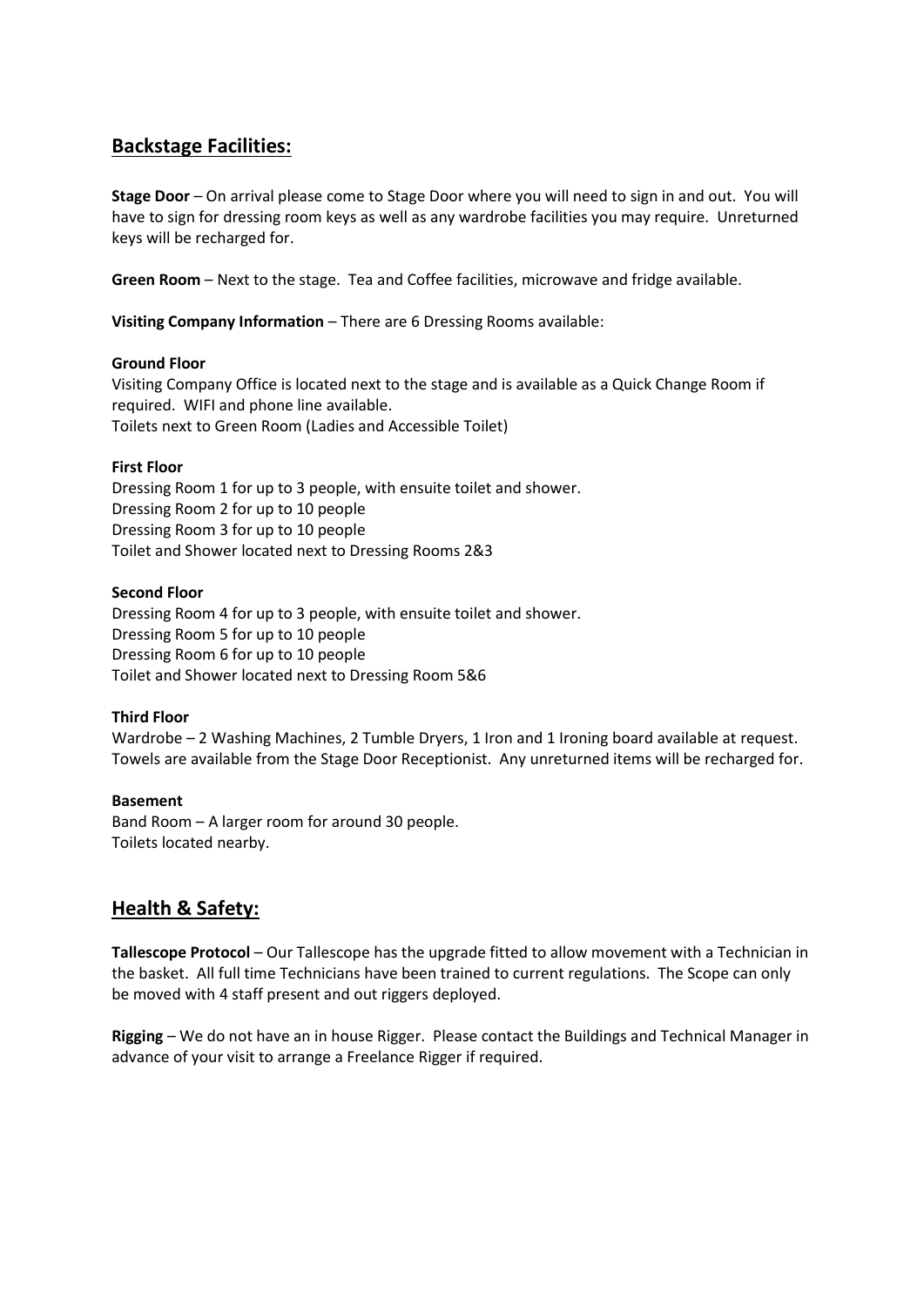## **Stage Engineering:**

#### **Flying System**:

33 x Double Purchase Bars 14m long, SWL 285kgs per bar. All 48mm standard. 2 x Single Purchase bars designated as House Tabs and LX1, both fixed position.

#### **Stage Dimensions:**

Proscenium Arch Width 10.77m Proscenium Arch Height 5.9m Stage Width (Excluding Wings) 14.63m Stage Depth (from rear of Safety Curtain) 9.25m Stage Right Wing Depth 4.6m Stage Left Wing Depth 4.6m Grid Height 17.30m Maximum Flying Height 14.91m Auditorium Level to Stage Level 0.76m Setting Line to Upstage Centre Pillar 8.83m Edge of the Stage to Upstage Centre Pillar 10.83m

#### **Orchestra Pit:**

Orchestra Pit Dimensions 10.10m x 1.76m Orchestra Pit (including shelf) 12m x 3.5m Orchestra Pit descends 2.45m and ascends to Stage Level

#### **Drapes Stock:**

1 x Full Black Serge 13.72 x 7.62m 1 x Split Black Serge 13.72 x 7.62m 5 x Pairs Black Serge Legs 2.44 x 7.62m 4 x Black Serge Border 13.72 x 3.05m 1 x White Cyclorama 13.72 x 7.62m 1 x White Gauze 12.19 x 7.62m 1 x Black Gauze 12.19 x 7.62m

#### **Stage Management:**

Prompt Corner: Stage Right (fixed position) House/Working light control, Paging Point, 12 way Cue Light Control & CCTV Monitors. Tech Pro Intercom System (8 Packs available) as well as an Altair Wireless cans system with 3 packs.

Various Props and trestle tables are available as well as 2 x quick change pop up tents.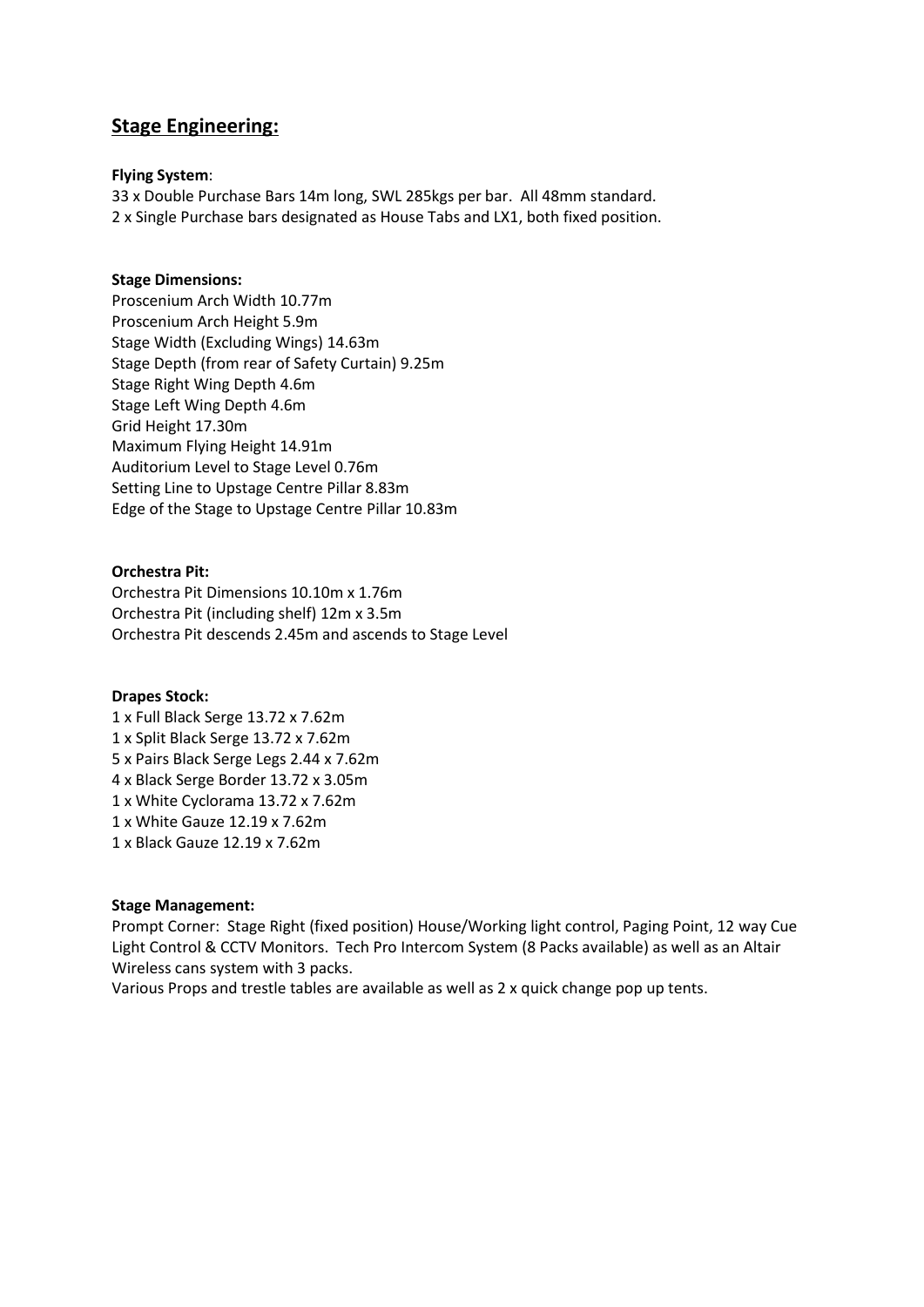## **Production Lighting:**

**Control:**

1 x ETC Ion (Software Version)

## **Dimmers:**

170 x 2.5K ETC Sensor Dimmers terminating in 15A Sockets/Socapex 6 x 5K ETC Sensor Dimmers terminating in 32Amp Cee form Sockets 24 x 2.5K ETC Sensor Relay Switched Independents terminating in 15Amp sockets

DMX Infrastructure. Production Lighting Control can be from the Control Room or Rear of Stalls. DMX Outputs DSR/DSL/Fly Floor/Patch Gallery/FOH

## **Generic Lantern Stock:**

40 x ETC Source Four Zoom 15/30 Degree 750W 2 x ETC Source Four 10 Degree 750W 5 x ETC Source Four - fixed 30 x Selecon Rama 1.2K Fresnel 8 x Selecon Arena 2K Fresnel 40 x Par Can with various CP62, CP61 and CP60 lamps 12 x ETC Source Four Par 750W 17 x Iris 1 Flood 5 x Coda 500 3 Cell 2 x UV Cannon

## **Follow spots:**

2 x Robert Juliet Super Korrigan Followspots.\*

### **Misc:**

A & B Size Gobo Holders for ETC Source Four 10 x Iris for ETC Source Four Colour Filter- We stock most LEE filters. Please contact us in advance if you have any specific requirements.

All our FOH Lighting is suspended above a Slingco Tension Wire Mesh. We have one slot position on each side and rigging positions on our Juliet Balconies.

## **Touring Power: ALL LOCATED MID STAGE RIGHT**

1 x 200A TPNE Power Loc - Stage RIght 1 x 125A TPNE Cee Form – Stage Right 3 x 63A TPNE Cee Form – Stage Right 1 x 63A Single phase Cee Form (sound power) it has a fixed 63A to 32A single phase convertor attached – Stage Left 1 x 63A TPNE > 3 x 63A Single Phase Distro 1 x 63A TPNE > 3 x 32A Single Phase Distro 1 x 63A TPNE > 6 x 16A Single Phase Distro 1 x 10m 63A Single Phase cable

\* Denotes this item is rechargeable. Please see Equipment Available for Hire.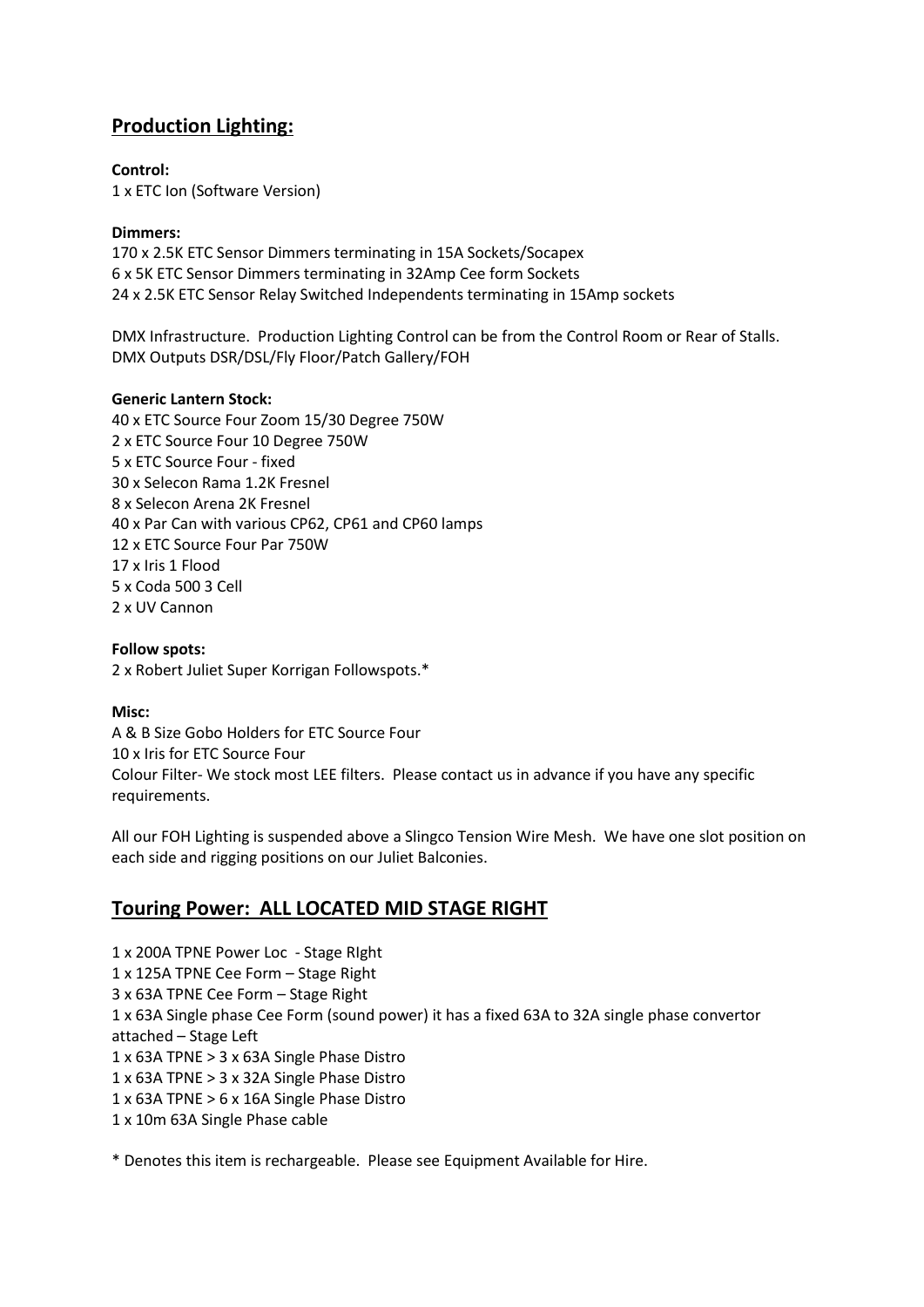## **Production Sound:**

1 x Yamaha M7CL 48K Digital Mixing Console: 1 x DiGiCo SD9 Digital Mixing Console

## **Multicore:**

2 x Roland Digital Snakes. Production Sound can be controlled from The Rear of the Stalls or Control Room 2 x DiGiCo D Racks XLR tie lines are available at: 20 x Mic Tie Lines Stage Right or Orchestra Pit 4 x XLR Returns Stage Right or Orchestra Pit 20 x Mic Tie Lines Stage Left or Orchestra Pit

## **Processing, FX & Outboard:**

1 x BSS FCS966 Open Dual 30 Band Graphic All other processing & FX are incorporated into the mixing console 2 x Denon DCN 635 CD Player 2 x Tascam MD350 MD Recorder

## **PA:**

An RCF system comprising of: Left & Right – 3 x Acoustica 5212L 500W Mid/High Centre – 2 x Acoustica 5112W 500W Mid/High Sub – 2 x Acoustica S8028 Delays – 4 x Acoustica 5212L 500W Mid/High

### **Monitors:**

6 x Martin Audio LE1200 4 x Aviom Personal Mixer (16 inputs from the DiGiCo SD9)\*

### **Microphones & DI Boxes:**

6 x Shure SM58 4 x Shure SM57 6 x AKG CK91 4 x Crown PCC160 4 x EMO DI Box 2 x Behringer DI boxes 2 x Shure Pg56 Drum Mic 1 x Shure Pg52 Kick Drum Mic 1 x Sennheiser e602 Kick Drum Mic 3 x Sennheiser e604 Drum Mic A selection of Mic stands (Boom & Straight)

### **Orchestra Pit:**

10 x RAT Lit Music Stand 1 x RAT Lit Conductors Music Stand

\*Denotes this item is rechargeable. Please see Equipment Available for Hire.